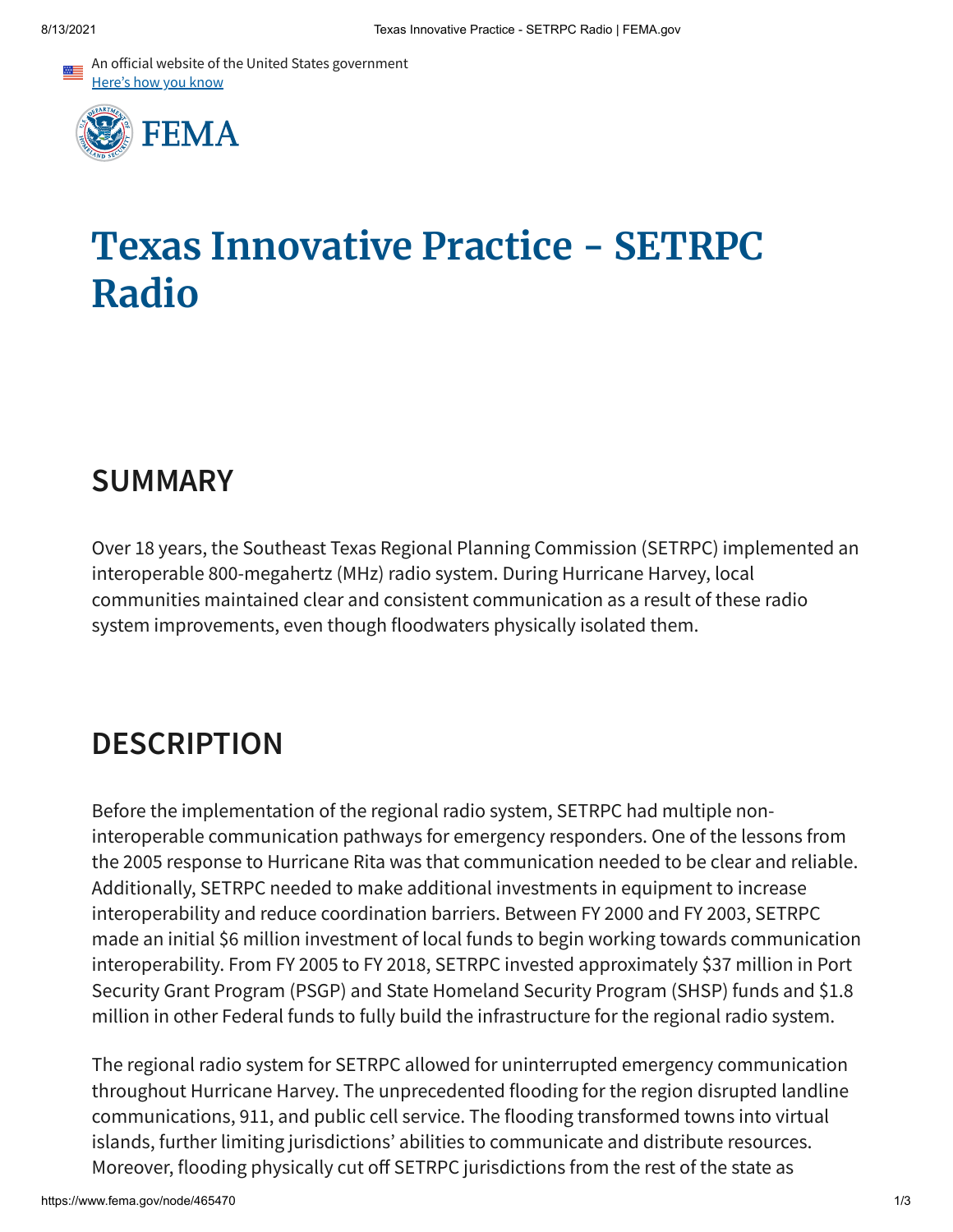highways flooded. The regional radio system was the only form of unimpeded communication among jurisdictions during the storm and allowed for communication with state and Federal partners to continue.<sup>i</sup>

Specifically, the city of Nederland used the radio system to successfully communicate among responders, enabling them to perform water rescues for the first time ever. Several jurisdictions, including Nederland, Groves, and Vidor, indicated they would have suffered from inconsistent or nonexistent communication during the storm had the regional radio system not been in place.



A cell tower near Beaumont floods during Hurricane Harvey.

SETRPC prioritized efforts to make the entire region P25 compliant, effectively making all radios completely interoperable with one another. As of August 2018, all jurisdictions within the SETRPC are P25 compliant.

"The floods from Harvey turned our cities into islands. The only way we were able to achieve operational coordination between the cities and counties was through our communications. Had it not been for the interoperable communications made possible by both portables and mobile data terminals purchased with DHS funding, we would not have been able to coordinate within the region at all."

– Chief Dale Jackson, City of Groves Fire Department

## **REFERENCES**

<sup>i</sup> FEMA, National Preparedness Assessment Division. Stakeholder Interviews with representatives from Texas. September 2018.